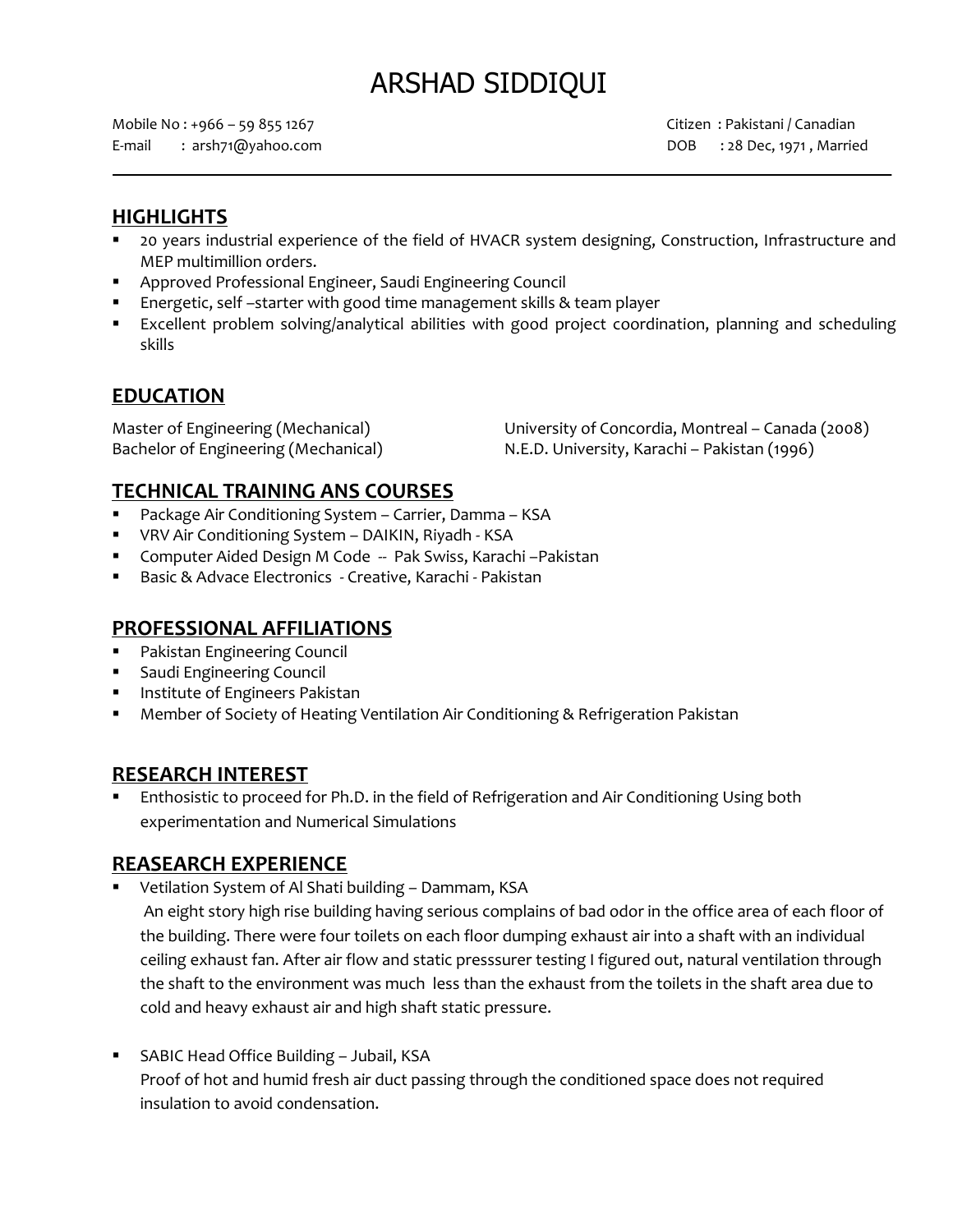Al Hadeed – jubail, KSA Investigation of Heat transfer loss in chilled water pipe passing through the 500 meter sea water.

# **TEACHING EXPERIENCE**

- Four years experience conducting various Lecture and trainings in Companies.
- Ten years experience of private tutoring and mentoring to under-graduate and high school students.

# **SKILLS AND STRENGTH**

## **Professional Strength**

- Expertise in Supervision, Execution, Design, Testing and Commissioning of HVAC, Plumbing, Fire Suppression Systems related to residential, commercial and Governament buildings (i.e. Villas, schools, warehouses, pharmaceuticals, hospitals, laboratories, office buildings, high rise buildings many others).
- Able to perform (HAP-program) Cooling load calculations, Refrigeration system, Duct design, Chilled water piping design, Pump static head calculations, Plumbing drainage and water supply design, (Eliteprogram) fire sprinkler head calculaion and equipments selection etc.

# **Design and Supervision**

Design and executed over multimillion orders. Controlled and supervised subcontractors, vendors and more than 124 nos. of technical staff and labour in a project. Following systems are designed and executed:

- Water cooled chillers, air cooled chillers, cooling towers, thermal storage units, air handling units, heat recovery units, FCU's, package AC units, central split AC units, Ventiolation systems, chilled water pumps, chilled water piping & ducting network etc.
- Sanitary system, storm drainage system, storm drainage systems, sanitary and water fixtures, hot and cold potable water systems, sewage & storm water lift stationa, gray water recycling plant.
- fire suppression system including fire pumps, sprinkler system , fire hose reels, fire hydrants, fire extinguishers, NOVEC system and FM-200 ETC.
- **Infrastructure sewage & storm water network, water network, Irrigation water pump with piping** network, building management systems, swmming pools, water treatment plants and others.
- Reviewed design drawings, As-built drawings, shop drwaings, calculations, material submittals, technical quries, design modifications and variation orders etc.
- Expertise in installation inspection, material inspection, testing, commissioning & balancing procedures prepararion of punch/snag list issued during project handing over stage in the line with operation & maintenance (O&M) and As-Built drawings requirements.
- **Ensuring on time deliverable within assigned budget and milestones as per agreed contract.**
- Working knowledge of International Codes & Safety Standards such as UPC, ASHRAE, SMACNA, NFPA, etc.